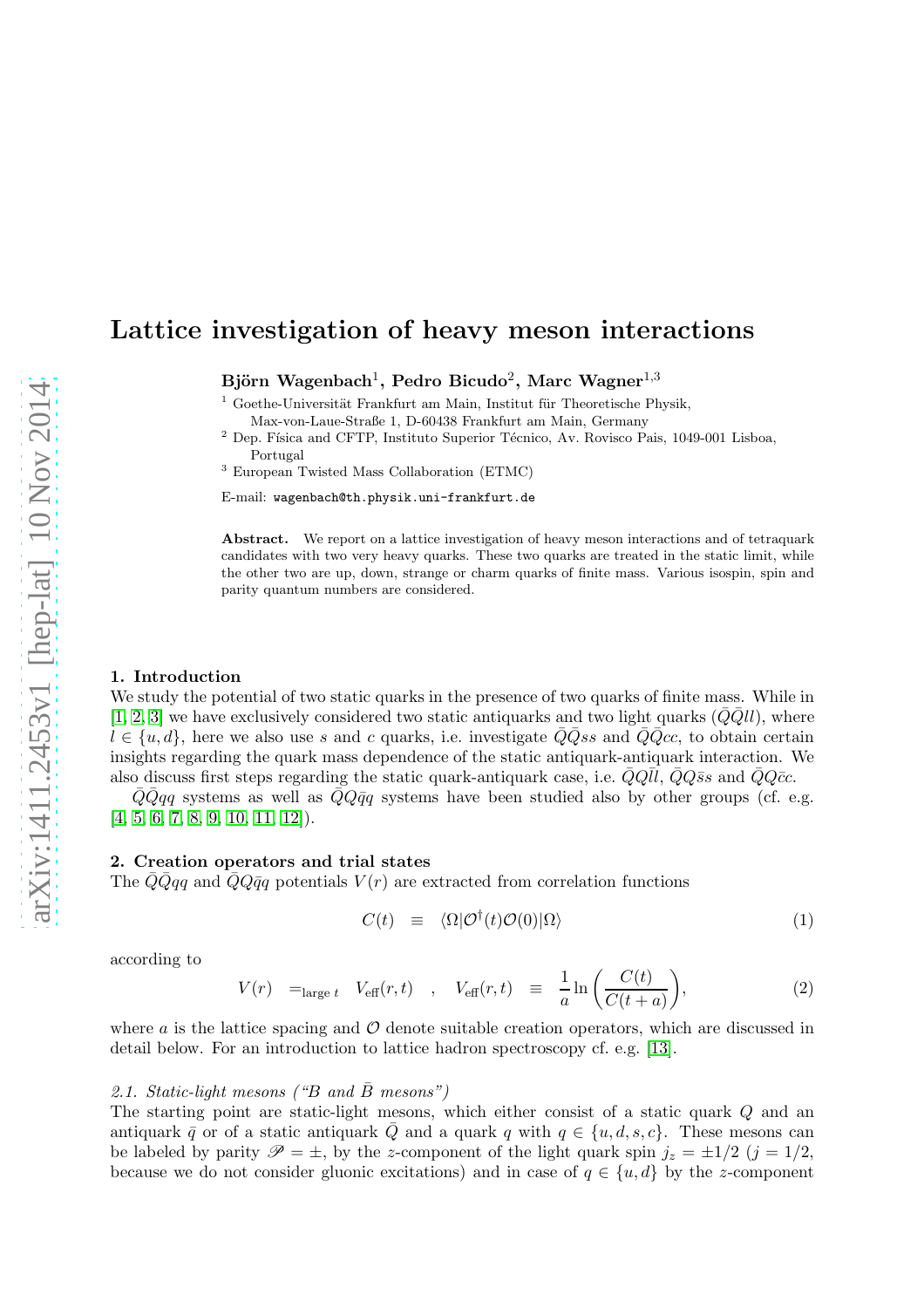of isospin  $I_z = \pm 1/2$  ( $I = 1/2$ ). The lightest static-light meson has  $\mathscr{P} = -$  and is commonly denoted by S, its heavier parity partner with  $\mathscr{P} = +$  by P\_. The static-light meson S is an approximation for  $B/B^*, B_s/B^*_s$  and  $B_c$  listed in [\[14\]](#page-4-13).

We use static-light meson trial states

$$
\mathcal{O}|\Omega\rangle \equiv \bar{Q}\Gamma q|\Omega\rangle \tag{3}
$$

with  $\Gamma \in \{\gamma_5, \gamma_0\gamma_5, \gamma_j, \gamma_0\gamma_j\}$  for the S and  $\Gamma \in \{1, \gamma_0, \gamma_j\gamma_5, \gamma_0\gamma_j\gamma_5\}$  for the P<sub>-</sub> meson. For a more detailed discussion of static-light mesons cf. [\[15,](#page-4-14) [16\]](#page-4-15).

#### 2.2.  $B\bar{B}$  systems

We are interested in the potential of two static-light mesons, i.e. their energy as a function of their separation r. W.l.o.g. we separate the mesons along the z-axis, i.e. their static antiquark  $Q$  and quark Q are located at  $\vec{r}_1 = (0, 0, +r/2)$  and  $\vec{r}_2 = (0, 0, -r/2)$ , respectively. The corresponding  $B\bar{B}$  trial states are

$$
\mathcal{O}|\Omega\rangle \equiv \Gamma_{AB}\tilde{\Gamma}_{CD}\Big(\bar{Q}^a_C(\vec{r}_1)q_A^{(f_1)a}(\vec{r}_1)\Big)\Big(\bar{q}_B^{(f_2)b}(\vec{r}_2)Q^b_D(\vec{r}_2)\Big)|\Omega\rangle \tag{4}
$$

 $(A, B, \dots)$  are spin indices, a, b color indices and  $(f_1), (f_2)$  flavor indices). Since there are no interactions involving the static quark spins, one should not couple static spins and spins of finite mass, but contract the static spin indices with  $\Gamma \in \{\gamma_5, \gamma_0\gamma_5, \gamma_3, \gamma_0\gamma_3, \gamma_1, \gamma_2, \gamma_0\gamma_1, \gamma_0\gamma_2\}.$ This results in a non-vanishing correlation function independent of  $\Gamma$ .

The separation of the static quark and the static antiquark restricts rotational symmetry to rotations around the axis of separation, i.e. the z-axis. Therefore, and since there are no interactions involving the static quark spins, we can label states by the z-component of the light quark spin  $j_z = -1, 0, +1$ . For  $j_z = 0$ , i.e. for rotationally invariant states, spatial reflections along an axis perpendicular to the axis of separation are also a symmetry operation (w.l.o.g. we choose the x-axis). The corresponding quantum number is  $\mathscr{P}_x = \pm$ .  $\mathscr{P}_x$  can be used as a quantum number also for  $j_z \neq 0$  states, if we use  $|j_z|$  instead of  $j_z$ . Parity  $\mathscr P$  is not a symmetry, since it exchanges the positions of the static quark and the static antiquark. However, parity combined with charge conjugation,  $\mathscr{P} \circ C$  is a symmetry and, therefore, a quantum number. When  $q, \bar{q} \in \{u, d\}$ , isospin  $I \in \{0, 1\}$  and its z-component  $I_z \in \{-1, 0, +1\}$ are also quantum numbers. In summary, there are up to five quantum numbers, which label  $B\bar{B}$  states,  $(I, I_z, |j_z|, \mathscr{P} \circ C, \mathscr{P}_x)$ .

2.3. BB systems (and  $\bar{B}\bar{B}$  systems) We use *BB* trial states

$$
\mathcal{O}|\Omega\rangle \equiv (\mathcal{C}\Gamma)_{AB}\tilde{\Gamma}_{CD}\Big(\bar{Q}^a_C(\vec{r}_1)\psi_A^{(f_1)a}(\vec{r}_1)\Big)\Big(\bar{Q}^b_D(\vec{r}_2)\psi_B^{(f_2)b}(\vec{r}_2)\Big)|\Omega\rangle \tag{5}
$$

with  $\Gamma \in \{1, \gamma_0, \gamma_3\gamma_5, \gamma_1\gamma_2, \gamma_1\gamma_5, \gamma_2\gamma_5, \gamma_2\gamma_3, \gamma_1\gamma_3\}$  ( $\mathcal{C} \equiv \gamma_0\gamma_2$  denotes the charge conjugation matrix). Arguments similar to those of the previous subsection lead to quantum numbers  $(I, I_z, |j_z|, \mathscr{P}, \mathscr{P}_x)$ . For a more detailed discussion cf. [\[1,](#page-4-0) [2\]](#page-4-1).

#### 3. Lattice setup

We use three ensembles of gauge link configurations generated by the European Twisted Mass Collaboration (ETMC) (cf. Table [1\)](#page-2-0). For the  $\overline{Q}q\overline{q}q$  potentials we use  $N_f = 2$  ensembles with lattice spacing  $a \approx 0.079$  fm for  $q \in \{u, d\}$  and an even finer lattice spacing  $a \approx 0.042$  fm for  $q \in \{s, c\}$ , because in the latter case the potentials are quite narrow. Existing  $QQ\bar{q}q$  results are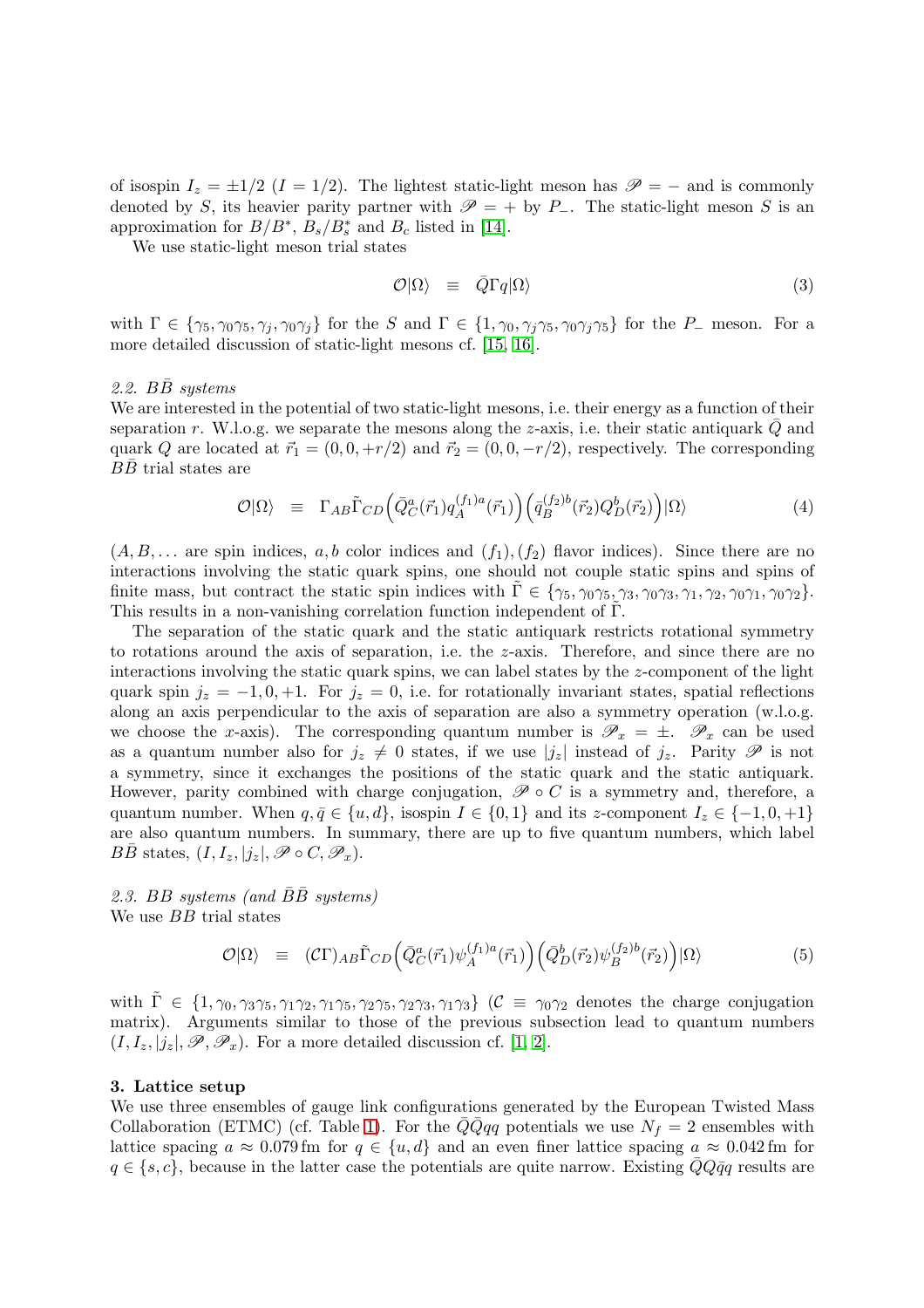| Ensemble                     | $N_f$        | $\beta$      | $(L/a)^3 \times (T/a)$               | $a\mu$             | $a\mu_{\sigma}$          | $a\mu$ s | a                                                                  | $m_{\pi}$ |
|------------------------------|--------------|--------------|--------------------------------------|--------------------|--------------------------|----------|--------------------------------------------------------------------|-----------|
| A40.24<br>E <sub>17.32</sub> |              | 3.90<br>4.35 | $24^3 \times 48$<br>$32^3 \times 64$ | 0.00400<br>0.00175 | $\overline{\phantom{a}}$ |          | $0.079$ fm $340$ MeV<br>$0.042 \,\mathrm{fm}$ $352 \,\mathrm{MeV}$ |           |
| A40.24                       | $2+1+1$ 1.90 |              | $24^3 \times 48$                     | 0.00400            |                          |          | $0.15$ 0.19 0.086 fm 332 MeV                                       |           |

<span id="page-2-0"></span>Table 1. ETMC gauge link ensembles used in this work.

rather preliminary and have been obtained exclusively with  $q = c$  and the  $N_f = 2+1+1$  ensemble with  $a \approx 0.086$  fm. For details regarding these ETMC gauge link ensembles cf. [\[17,](#page-4-16) [18,](#page-4-17) [19,](#page-4-18) [20,](#page-4-19) [21\]](#page-4-20).

Correlation functions have been computed using around 100 gauge link configurations from each of the three ensembles. We have checked that these correlation functions transform appropriately with respect to the symmetry transformations (1) twisted mass time reversal, (2) twisted mass parity, (3) twisted mass  $\gamma_5$ -hermiticity, (4) charge conjugation and (5) cubic rotations. In a second step we have averaged correlation functions related by those symmetries to reduce statistical errors.

# 4. Numerical results

#### $4.1.$  QQqq potentials

In the following we focus on the attractive channels between ground state static-light mesons (S mesons). For  $q \in \{u, d\}$  there is a more attractive scalar isosinglet  $(qq = (ud - du)/\sqrt{2},$  $\Gamma = \gamma_5 + \gamma_0 \gamma_5$  corresponding to quantum numbers  $(I, |j_z|, \mathscr{P}, \mathscr{P}_x) = (0, 0, -, +))$  and a less attractive vector isotriplet  $(qq \in \{uu, (ud+du)/\sqrt{2}, dd\}, \Gamma = \gamma_j + \gamma_0 \gamma_j$  corresponding to quantum numbers  $(I, |j_z|, \mathscr{P}, \mathscr{P}_x) = (1, \{0, 1\}, -, \pm)$ . For  $qq = ss$  there is only a single attractive channel, the equivalent of the vector isotriplet. To study also the scalar isosinglet with  $s$  quarks, we consider two quark flavors with the mass of the s quark, i.e.  $qq = (s_1s_2 - s_2s_1)/\sqrt{2}$ . Similarly we consider  $qq = (c_1c_2 - c_2c_1)/\sqrt{2}$  to study a charm scalar isosinglet.

Proceeding as in [\[3\]](#page-4-2) we perform  $\chi^2$  minimizing fits of

<span id="page-2-1"></span>
$$
V(r) = -\frac{\alpha}{r} \exp\left(-\left(\frac{r}{d}\right)^p\right) \tag{6}
$$

with respect to the parameters d (light isotriplet),  $(d, \alpha)$   $(q = s \text{ or } q = c)$  or  $(d, \alpha, p)$  (light isosinglet) to the lattice results for the  $\overline{Q}qq$  potentials. The resulting functions  $V(r)$  are shown in Figure [1.](#page-3-0)

To determine, whether the investigated mesons may form a bound state, i.e. a tetraquark, we insert the potentials shown in Figure [1](#page-3-0) into Schrödinger's equation with reduced mass  $\mu \equiv m(S)/2$  and solve it numerically (cf. [\[3\]](#page-4-2) for details). While there is strong indication for a bound state in the light scalar isosinglet channel, there seems to be no binding for the light vector isotriplet, or when  $q = s$  or  $q = c$ . To quantify these statements, we list in Table [2](#page-3-1) the factor by which the reduced mass  $\mu$  has to be multiplied to obtain a bound state with confidence level  $1\sigma$  and  $2\sigma$ , respectively (the factors  $\leq 1.0$  in the light scalar isosinglet indicate binding). These results clearly show that meson-meson bound states are more likely to exist for B mesons than for  $B_s$  or  $B_c$  mesons. In other words it seems to be essential for a tetraquark to have both heavy quarks (leading a large reduced mass  $\mu$ ) and light quarks (resulting in a deep and wide potential).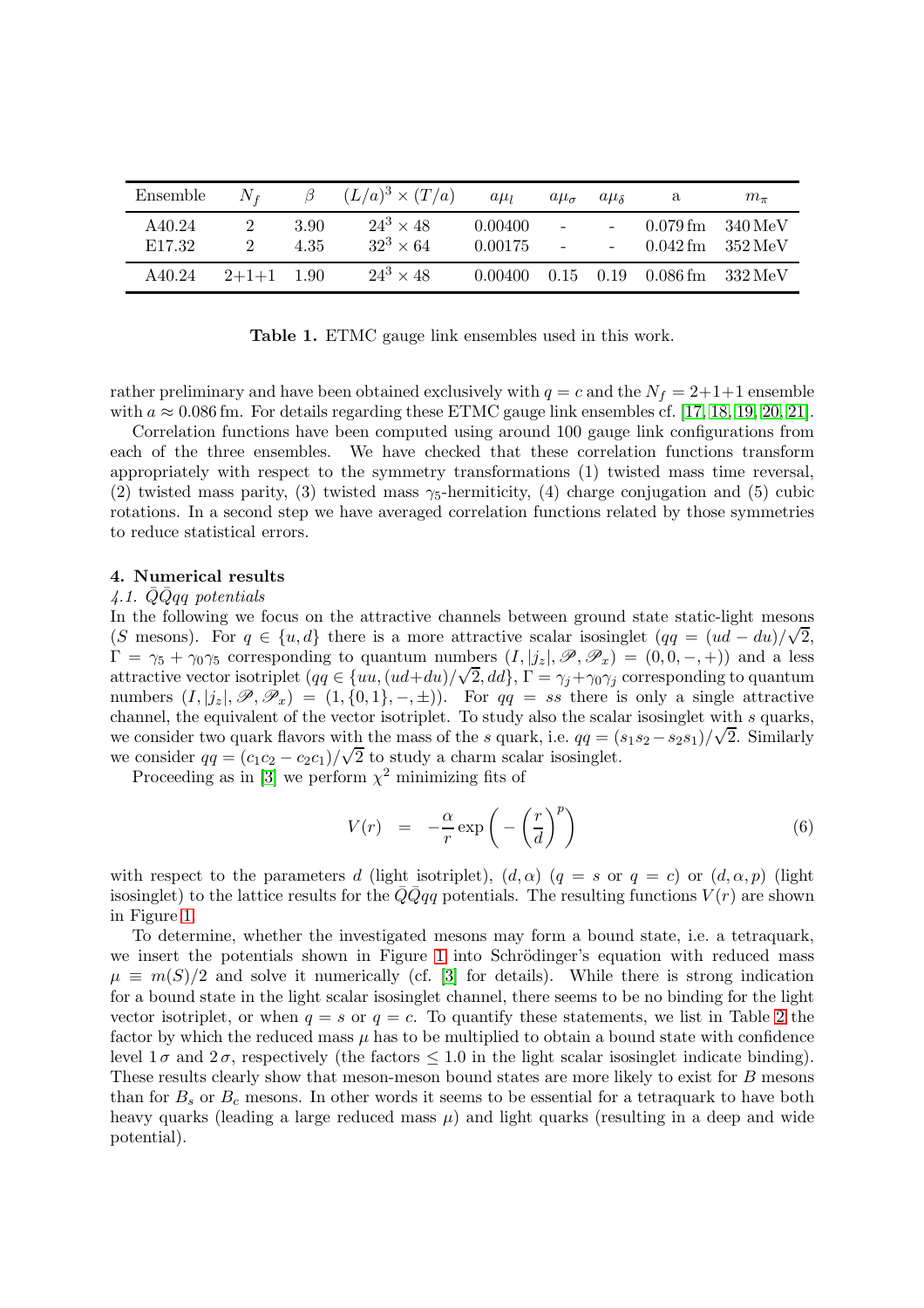

**Figure 1.**  $\overline{Q} \overline{Q} q q$  potentials [\(6\)](#page-2-1) for  $q = u/d$ ,  $q = s$  and  $q = c$  (error bands are not shown). (a) Scalar isosinglet. (b) Vector isotriplet.

<span id="page-3-0"></span>

| flavor                                                                                                                       |  |  | light   strange   charm |                                                                                                                                               |  |  |
|------------------------------------------------------------------------------------------------------------------------------|--|--|-------------------------|-----------------------------------------------------------------------------------------------------------------------------------------------|--|--|
| confidence level for binding $\begin{vmatrix} 1 \sigma & 2 \sigma & 1 \sigma & 2 \sigma & 1 \sigma & 2 \sigma \end{vmatrix}$ |  |  |                         |                                                                                                                                               |  |  |
| scalar isosinglet<br>vector isotriplet                                                                                       |  |  |                         | $\begin{array}{ c c c c c c c c } \hline 0.8 & 1.0 & 1.9 & 2.2 & 3.1 & 3.2 \\ \hline 1.9 & 2.1 & 2.5 & 2.7 & 3.4 & 3.5 \\ \hline \end{array}$ |  |  |

<span id="page-3-1"></span>**Table 2.** Factors, by which the reduced mass  $\mu = m(S)/2$  in Schrödinger's equation has to be multiplied to obtain a four-quark bound state with confidence level  $1\sigma$  and  $2\sigma$ , respectively.

# 4.2.  $\bar{Q}Q\bar{q}q$  potentials

At the moment there are only preliminary results for  $\bar{Q}Q\bar{q}q$  potentials corresponding to isospin  $I = 1$  and  $q = c$ , i.e.  $\bar{q}q = (\bar{c}_1c_2 - \bar{c}_2c_1)/\sqrt{2}$ . Interestingly we observed that all these potentials are attractive, while in the  $\overline{Q}Qqq$  case only half of them are attractive and the other half is repulsive. This can be understood in a qualitative way by comparing the potential of  $\overline{Q}Q$  and of  $\overline{Q}\overline{Q}$  generated by one-gluon exchange. For  $\overline{Q}\overline{Q}$  the Pauli principle applied to qq implies either a symmetric (sextet) or an antisymmetric (triplet) color orientation of the static quarks corresponding to a repulsive or attractive interaction, respectively. For  $QQ$  no such restriction is present, i.e. all channels contain contributions of the attractive color singlet, which dominates the repulsive color octet.

 $I = 0$  requires the computation of an additional diagram and  $u/d$  and s quarks are more demanding with respect to HPC resources than c quarks. We expect corresponding results to be available soon.

## 5. Conclusions

We have obtained insights regarding the quark mass dependence of  $\overline{Q}q\overline{q}q$  potentials, which suggest that tetraquark states with two heavy  $\bar{b}$  antiquarks seem to be more likely to exist, when there are also two light  $u/d$  quarks involved but not s or c quarks.

Preliminary results for  $\bar{Q}Q\bar{q}q$  potentials indicate that there are only attractive channels, which is in contrast to the  $\bar{Q} \bar{Q} q q$  case.